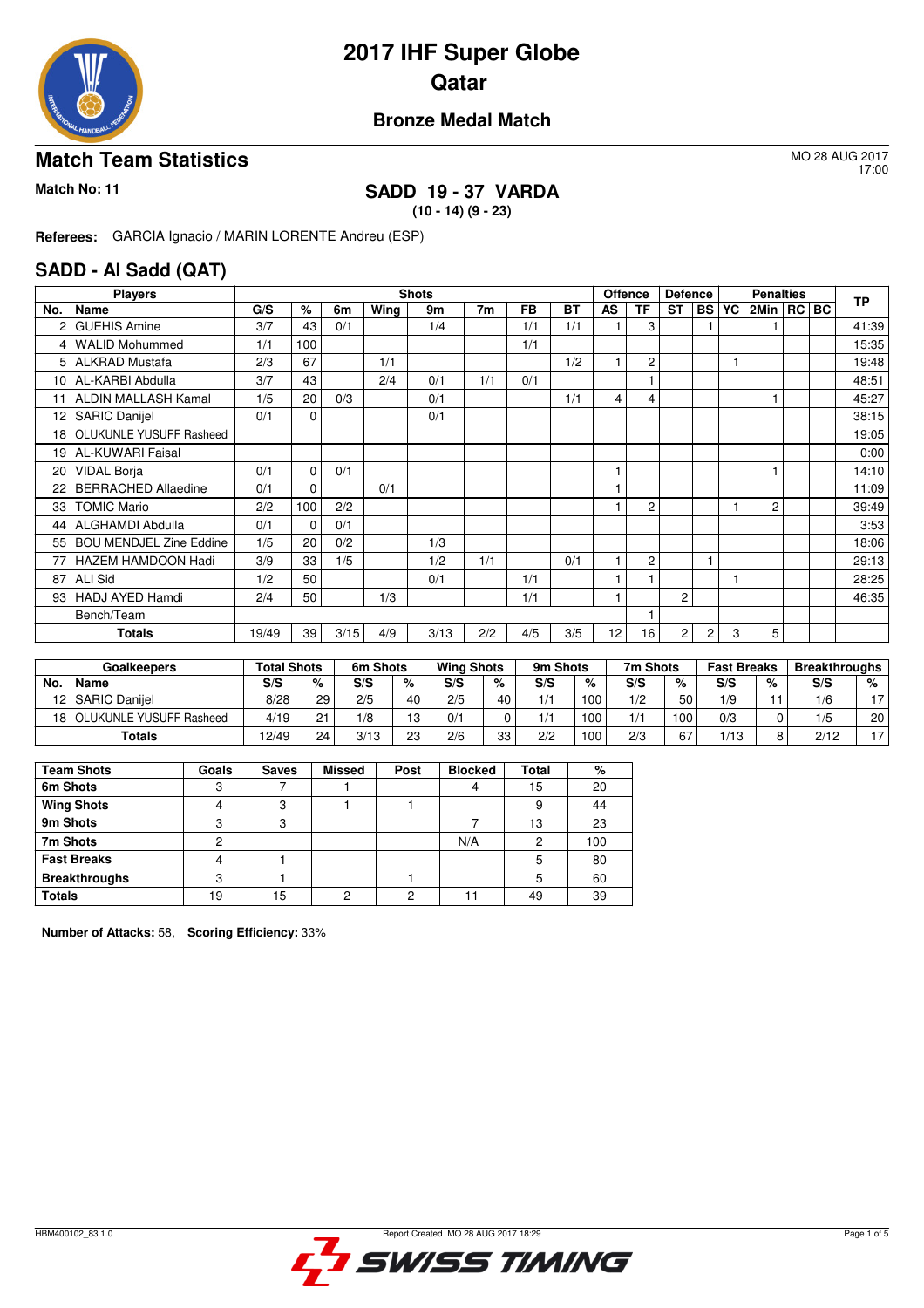

# **2017 IHF Super Globe**

**Qatar** 



#### **Bronze Medal Match**

#### **Match Team Statistics** MO 28 AUG 2017

17:00

**Match No: 11 SADD 19 - 37 VARDA**

**(10 - 14) (9 - 23)**

**Referees:** GARCIA Ignacio / MARIN LORENTE Andreu (ESP)

#### **QAT - Al Sadd (QAT)**

|                                                 |                                   |                                    |              | <b>Shots Distribution</b>         |                                   |                             |                                   |                      |                              |                              |                         |
|-------------------------------------------------|-----------------------------------|------------------------------------|--------------|-----------------------------------|-----------------------------------|-----------------------------|-----------------------------------|----------------------|------------------------------|------------------------------|-------------------------|
| <b>Players</b>                                  |                                   |                                    |              |                                   |                                   |                             |                                   |                      |                              |                              |                         |
| Goals / Shots<br>2 GUEHIS A                     | 4 WALID M                         | 5 ALKRAD M                         |              | 10 AL-KARBI A                     |                                   |                             | 11 ALDIN MALLASH K 12 SARIC D     |                      | 18 OLUKUNLE YUSUFF R         |                              |                         |
|                                                 |                                   |                                    |              |                                   |                                   |                             |                                   |                      |                              |                              |                         |
|                                                 | 1/1                               | $\overline{1}/\overline{1}$<br>1/1 |              | $1/1$ $1/2$                       | 1/2                               | $\overline{0}/\overline{1}$ | 0/1                               |                      | . .                          |                              |                         |
|                                                 | . .<br>י י                        | . .                                | $0/1$        |                                   | $\blacksquare$ $\blacksquare$ 0/1 |                             |                                   |                      |                              |                              |                         |
| $\blacksquare$ 2/2                              | . .                               | 9 H                                |              | $\blacksquare$ $\blacksquare$ 1/2 | $1/1$ $\blacksquare$              |                             | 1/1                               | ٠.                   |                              |                              |                         |
| 1-Missed                                        | 3-Blocked                         |                                    |              |                                   |                                   |                             | 1-Blocked                         | 1-Blocked            |                              |                              |                         |
| 19 AL-KUWARI F                                  | 20 VIDAL B                        |                                    |              | 22 BERRACHED A 33 TOMIC M         |                                   | 44 ALGHAMDI A               |                                   | 55 BOU MENDJEL Z     | 77 HAZEM HAMDOON H           |                              |                         |
|                                                 |                                   |                                    |              |                                   | 0/1                               |                             |                                   |                      | $\overline{1/1}$             | $\overline{0/1}$             |                         |
|                                                 | . .                               | . .                                | ٠            |                                   |                                   |                             | $\blacksquare$ $\blacksquare$ 0/1 | $0/1$ = 1/1          |                              |                              |                         |
|                                                 | $\blacksquare$ $\blacksquare$ 0/1 | . .                                |              | $\blacksquare$ $\blacksquare$ 1/1 | $1/1$ $\blacksquare$              |                             | u 11                              | $1/1$ $\blacksquare$ | 0/1                          | $1/1$ $\blacksquare$         |                         |
|                                                 |                                   | 1-Post                             |              |                                   |                                   |                             |                                   | 2-Blocked            | 1-Post                       | 3-Blocked                    |                         |
| Team                                            | 1-Blocked 1-Missed                |                                    |              |                                   |                                   |                             |                                   |                      |                              |                              |                         |
|                                                 |                                   |                                    |              |                                   |                                   |                             |                                   |                      |                              |                              |                         |
| Goals / Shots                                   |                                   | <b>Offence</b>                     |              |                                   |                                   | <b>Defence</b>              |                                   |                      |                              | Goalkeepers<br>Saves / Shots |                         |
|                                                 |                                   | 3/6<br>$\checkmark$                |              | 3/5                               | 10/12                             |                             | 1/3                               |                      |                              |                              |                         |
| $\sqrt{1/4}$<br>$\overline{2}/\overline{3}$     | $\overline{4/8}$                  | 1/7                                | $\sqrt{1/2}$ |                                   |                                   | 0/0/                        | 1/2                               |                      | 3/7                          | 0/2                          | $\overline{0/1}$        |
| $\frac{1}{2}$ 1/3                               | 0/2                               |                                    |              | <b>Breakthroughs</b>              |                                   |                             |                                   |                      | 2/4                          | 0/1                          | 5/11                    |
| $\blacksquare$ 4/6<br>0/1<br>2-Post<br>2-Missed | 7/7<br>11-Blocked                 | 1/6                                | 1/7          |                                   |                                   | 0/1<br>6/12                 |                                   |                      | 2/12<br>۰.                   |                              | 0/11                    |
|                                                 |                                   | 2/2                                |              |                                   |                                   |                             | 1/3                               |                      |                              |                              |                         |
|                                                 |                                   | 7 <sub>m</sub>                     |              |                                   |                                   |                             | 7m                                |                      | 12 SARIC D                   | $\overline{0}/\overline{1}$  |                         |
|                                                 |                                   | 1/2<br>1/4                         |              | 4/5                               | 12/13                             |                             | 3/4<br>0/2                        |                      | $\overline{2/3}$<br>1/2<br>٠ |                              | $\overline{0/1}$<br>3/8 |

18 OLUKUNLE YUSUFF R  $1/4$  0/1  $1/2$  | 2/3 0/4 0/5

× t

ж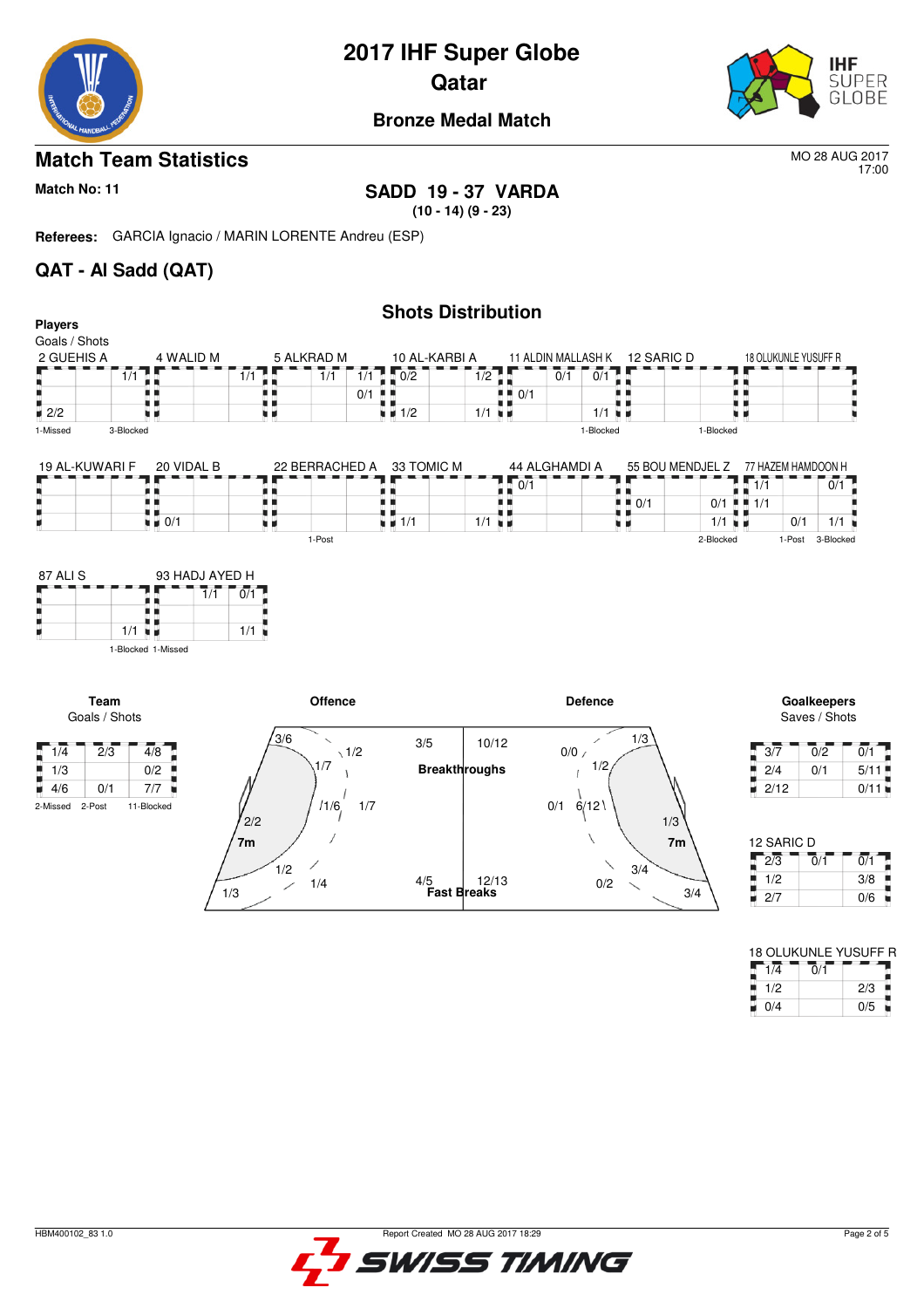

# **2017 IHF Super Globe Qatar**



#### **Bronze Medal Match**

#### **Match Team Statistics** MO 28 AUG 2017

17:00

## **Match No: 11 SADD 19 - 37 VARDA**

**(10 - 14) (9 - 23)**

**Referees:** GARCIA Ignacio / MARIN LORENTE Andreu (ESP)

#### **VARDA - RK Vardar Skopje (MKD)**

|     | <b>Players</b>           |       |             |       |      | <b>Shots</b> |     |           |           | <b>Offence</b> |                | <b>Defence</b> |                 |    | <b>Penalties</b> |  | <b>TP</b> |
|-----|--------------------------|-------|-------------|-------|------|--------------|-----|-----------|-----------|----------------|----------------|----------------|-----------------|----|------------------|--|-----------|
| No. | Name                     | G/S   | %           | 6m    | Wing | 9m           | 7m  | <b>FB</b> | <b>BT</b> | AS             | <b>TF</b>      | <b>ST</b>      | <b>BS</b>       | YC | 2Min   RC   BC   |  |           |
|     | <b>STERBIK Arpad</b>     |       |             |       |      |              |     |           |           |                |                |                |                 |    |                  |  | 37:47     |
| 5   | STOILOV Stojanche        | 4/5   | 80          | 4/5   |      |              |     |           |           |                |                |                |                 |    |                  |  | 18:00     |
| 10  | <b>KRISTOPANS Dainis</b> | 0/1   | $\mathbf 0$ |       |      | 0/1          |     |           |           | 2              |                |                | $\overline{c}$  |    |                  |  | 0:00      |
| 12  | MILIC Strahinja          | 0/1   | $\mathbf 0$ | 0/1   |      |              |     |           |           |                |                |                |                 |    |                  |  | 0:00      |
| 15  | MAQUEDA Jorge            | 4/7   | 57          | 0/1   |      | 0/1          |     | 2/2       | 2/3       | 4              | $\overline{c}$ |                |                 |    |                  |  | 50:19     |
| 16  | <b>GJORGJESKI Daniel</b> |       |             |       |      |              |     |           |           |                |                |                |                 |    |                  |  | 18:42     |
|     | 18   KARACIC Igor        | 3/3   | 100         | 1/1   |      |              |     |           | 2/2       | 2              | 3              |                |                 |    |                  |  | 29:29     |
| 20  | <b>ABUTOVIC Ilija</b>    |       |             |       |      |              |     |           |           |                |                |                |                 |    | $\overline{2}$   |  | 25:26     |
| 21  | <b>CANELLAS Joan</b>     | 2/2   | 100         | 1/1   |      |              |     |           | 1/1       | 5              |                |                | 5               |    |                  |  | 42:54     |
| 25  | <b>CINDRIC Luka</b>      |       |             |       |      |              |     |           |           |                |                |                |                 |    |                  |  | 0:00      |
| 27  | CUPIC Ivan               | 0/1   | $\mathbf 0$ |       |      |              | 0/1 |           |           |                |                |                |                 |    |                  |  | 0:12      |
| 31  | <b>DIBIROV Timur</b>     | 5/9   | 56          | 0/1   | 1/3  |              | 1/2 | 3/3       |           |                |                |                |                 |    |                  |  | 58:42     |
| 33  | SHISHKAREV Daniil        | 8/10  | 80          |       | 3/4  |              |     | 5/6       |           | 2              |                |                |                 |    |                  |  | 59:48     |
| 34  | <b>BOROZAN Vuko</b>      | 4/6   | 67          | 1/3   |      |              |     | 1/1       | 2/2       |                | 4              |                |                 |    |                  |  | 25:47     |
| 37  | VOJVODIC Janja           | 4/8   | 50          | 1/3   |      | 0/1          |     |           | 3/4       |                |                |                |                 |    |                  |  | 21:14     |
| 93  | <b>MARSENIC Mijajlo</b>  | 3/3   | 100         | 2/2   |      |              |     | 1/1       |           |                |                |                |                 |    |                  |  | 31:40     |
|     | Bench/Team               |       |             |       |      |              |     |           |           |                |                |                |                 |    |                  |  |           |
|     | <b>Totals</b>            | 37/56 | 66          | 10/18 | 4/7  | 0/3          | 1/3 | 12/13     | 10/12     | 19             | 10             | 4              | 10 <sup>1</sup> |    | 4                |  |           |

|                 | <b>Goalkeepers</b>   | <b>Total Shots</b> |    | 6m Shots |     | <b>Wing Shots</b> |    | 9m Shots |     | 7m Shots |   | <b>Fast Breaks</b> |    | <b>Breakthroughs</b> |    |
|-----------------|----------------------|--------------------|----|----------|-----|-------------------|----|----------|-----|----------|---|--------------------|----|----------------------|----|
| No.             | Name                 | S/S                | %  | S/S      | %   | S/S               | %  | S/S      | %   | S/S      | % | S/S                | %  | S/S                  | %  |
|                 | <b>STERBIK Arpad</b> | 11/22              | 50 | 4/6      | 67  | 3/6               | 50 | 2/2      | 100 | 0/1      |   | 1/3                | 33 | 1/4                  | 25 |
|                 | 12   MILIC Strahinja |                    |    |          |     |                   |    |          |     |          |   |                    |    |                      |    |
| 16 <sub>1</sub> | GJORGJESKI Daniel    | 4/11               | 36 | 3/4      | 75. |                   |    | 1/4      | 25  | 0/1      |   | 0/2                |    |                      |    |
|                 | Totals               | 15/34              | 44 | 7/10     | 70. | 3/7               | 43 | 3/6      | 50  | 0/2      |   | 1/5                | 20 | 1/4                  | 25 |

| <b>Team Shots</b>    | Goals | <b>Saves</b> | <b>Missed</b> | Post | <b>Blocked</b> | Total | %  |
|----------------------|-------|--------------|---------------|------|----------------|-------|----|
| 6m Shots             | 10    |              |               |      | 2              | 18    | 56 |
| <b>Wing Shots</b>    |       |              |               |      |                |       | 57 |
| 9m Shots             |       |              |               |      |                | 3     |    |
| 7m Shots             |       | ◠            |               |      | N/A            | 3     | 33 |
| <b>Fast Breaks</b>   | 12    |              |               |      |                | 13    | 92 |
| <b>Breakthroughs</b> | 10    | റ            |               |      |                | 12    | 83 |
| <b>Totals</b>        | 37    | 12           |               |      | ◠              | 56    | 66 |

**Number of Attacks:** 59, **Scoring Efficiency:** 63%

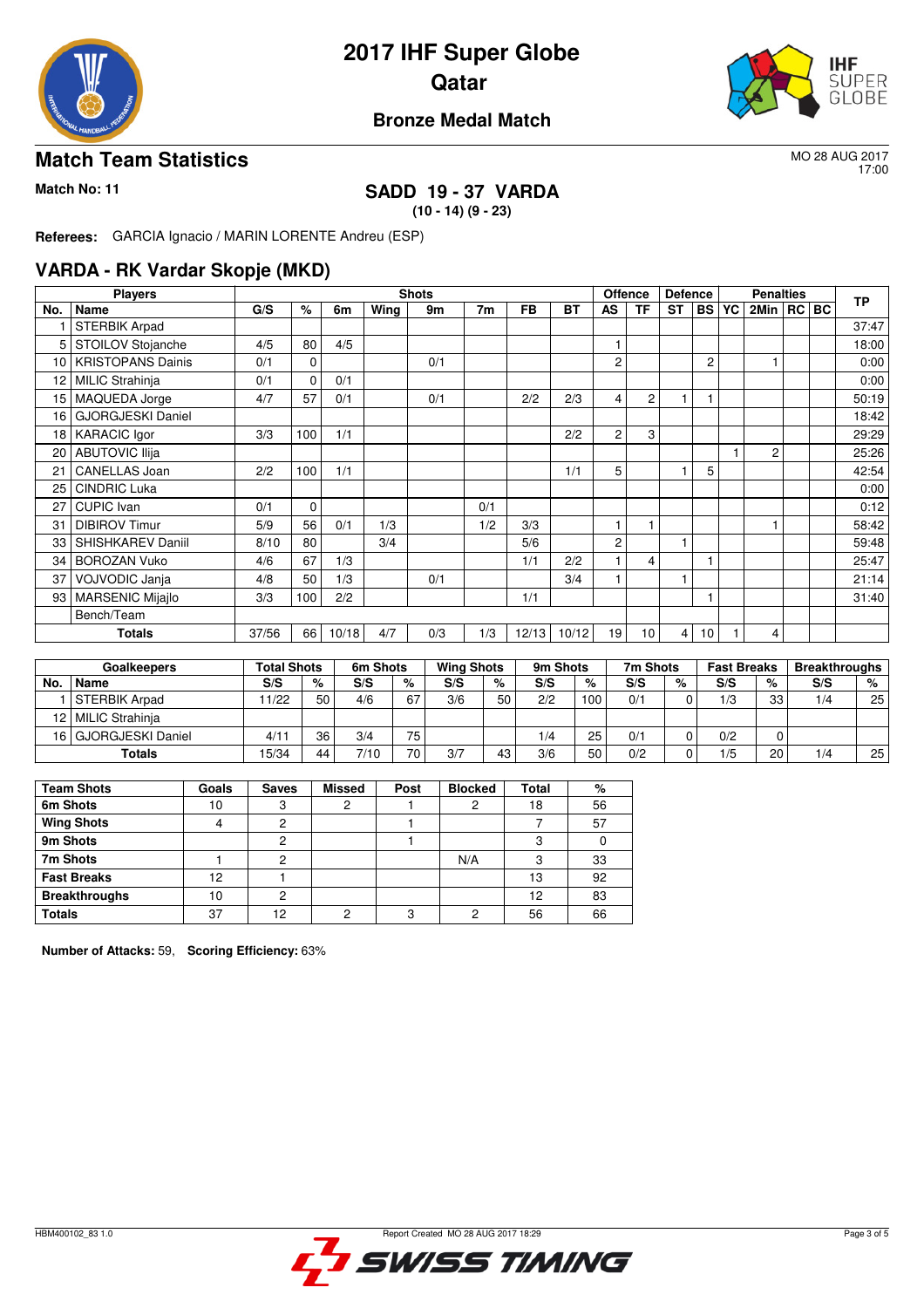

# **2017 IHF Super Globe**

**Qatar** 



#### **Bronze Medal Match**

#### **Match Team Statistics** MO 28 AUG 2017

17:00

### **Match No: 11 SADD 19 - 37 VARDA**

**(10 - 14) (9 - 23)**

**Referees:** GARCIA Ignacio / MARIN LORENTE Andreu (ESP)

1/3

0/0

 $1/2$ 

 $\overline{\phantom{0}}$ 

#### **MKD - RK Vardar Skopje (MKD)**

|                                                            |                                                |                      |                 | <b>Shots Distribution</b> |     |                                   |              |                      |                                         |                             |                      |                              |                              |                  |
|------------------------------------------------------------|------------------------------------------------|----------------------|-----------------|---------------------------|-----|-----------------------------------|--------------|----------------------|-----------------------------------------|-----------------------------|----------------------|------------------------------|------------------------------|------------------|
| <b>Players</b><br>Goals / Shots                            |                                                |                      |                 |                           |     |                                   |              |                      |                                         |                             |                      |                              |                              |                  |
| 1 STERBIK A                                                | 5 STOILOV S                                    |                      | 10 KRISTOPANS D | 12 MILIC S                |     |                                   | 15 MAQUEDA J |                      |                                         |                             |                      | 16 GJORGJESKI D 18 KARACIC I |                              |                  |
|                                                            | 4477                                           | 0/1                  |                 |                           |     | $\overline{0/2}$                  |              |                      |                                         |                             |                      |                              |                              |                  |
|                                                            | $\blacksquare$ $\blacksquare$ 0/1              |                      |                 |                           | . . |                                   | 1/1          | $1/1$                | .,                                      |                             |                      | . .                          |                              |                  |
|                                                            | <br>$\blacksquare$ $\blacksquare$ 1/1          | $2/2$ $\blacksquare$ |                 |                           |     | $\blacksquare$ $\blacksquare$ 1/2 |              | $1/1$ $\blacksquare$ |                                         |                             |                      | . .<br>$\blacksquare$ 3/3    |                              |                  |
|                                                            |                                                |                      |                 | 1-Missed                  |     |                                   |              |                      |                                         |                             |                      |                              |                              |                  |
|                                                            |                                                |                      |                 |                           |     |                                   |              |                      |                                         |                             |                      |                              |                              |                  |
| 20 ABUTOVIC I                                              | 21 CANELLAS J                                  |                      | 25 CINDRIC L    | 27 CUPIC I                |     |                                   | 31 DIBIROV T |                      |                                         | 33 SHISHKAREV D             |                      | 34 BOROZAN V                 |                              |                  |
|                                                            | 1/1                                            |                      |                 |                           |     |                                   |              |                      |                                         | $\overline{2}/\overline{2}$ |                      | $1/1$ $\sqrt{1/1}$           |                              |                  |
|                                                            | . .<br>. .                                     |                      |                 |                           |     | $0/1$ $1/1$ $0/1$                 |              |                      | $1/2$ $\frac{1}{2}$ $\frac{1}{2}$ $1/1$ |                             | $1/2$ $\blacksquare$ |                              | 3/3                          |                  |
|                                                            | . .                                            | $1/1$ $\blacksquare$ |                 | uк                        |     | $\blacksquare$ 2/2                |              | 1-Post 1-Blocked     | $2/2$ $\blacksquare$ 1/2                |                             | $2/2$ $\blacksquare$ |                              |                              |                  |
| $\sqrt{1/1}$<br>٠<br>$\blacksquare$ 1/1<br>1-Missed 1-Post | . .<br>$0/2$ $\blacksquare$ 1/1<br>$2/2$ = 1/1 | 1/1                  |                 |                           |     |                                   |              |                      |                                         |                             |                      |                              |                              |                  |
| Team<br>Goals / Shots                                      |                                                | '3/4                 | <b>Offence</b>  |                           |     |                                   |              | <b>Defence</b>       | 1/3                                     |                             |                      |                              | Goalkeepers<br>Saves / Shots |                  |
| $\sqrt{4/7}$<br>$\overline{2}/\overline{2}$                | $\overline{1/1}$                               |                      | $\setminus 0/2$ | 10/12                     | 3/5 |                                   | 1/4/         |                      |                                         |                             |                      | 3/4                          | $\overline{1/3}$             | $\overline{4/8}$ |
| 2/4<br>1/1                                                 | 6/11                                           |                      | 3/4             | <b>Breakthroughs</b>      |     |                                   |              | 1/2                  |                                         |                             |                      | ш<br>2/3                     |                              | 2/2              |
| 10/12                                                      | 11/11                                          |                      |                 |                           |     |                                   |              |                      |                                         |                             |                      | $\blacksquare$ 2/6           | 1/1                          | 0/7              |
| 3-Post<br>2-Missed                                         | 2-Blocked                                      | 1/3                  | $16/12$ 0/1     |                           |     |                                   | 1/7          | 1/6                  |                                         | 2/2                         |                      |                              |                              |                  |

**Fast Breaks**

4/5

12/13

**7m 7m**

| 1 STERBIK A |     |     |
|-------------|-----|-----|
|             | 1/3 | 3/4 |
| 2/2         |     | 2/2 |
| 2/5         |     | 0/5 |

3/6

1/2

1/7

| 12 MILIC S |  |  |
|------------|--|--|
|            |  |  |
|            |  |  |
|            |  |  |

| 16 GJORGJESKI D |     |     |
|-----------------|-----|-----|
| 2/3             |     | 1/3 |
| 0/1             |     |     |
| 0/1             | 1/1 | 0/2 |